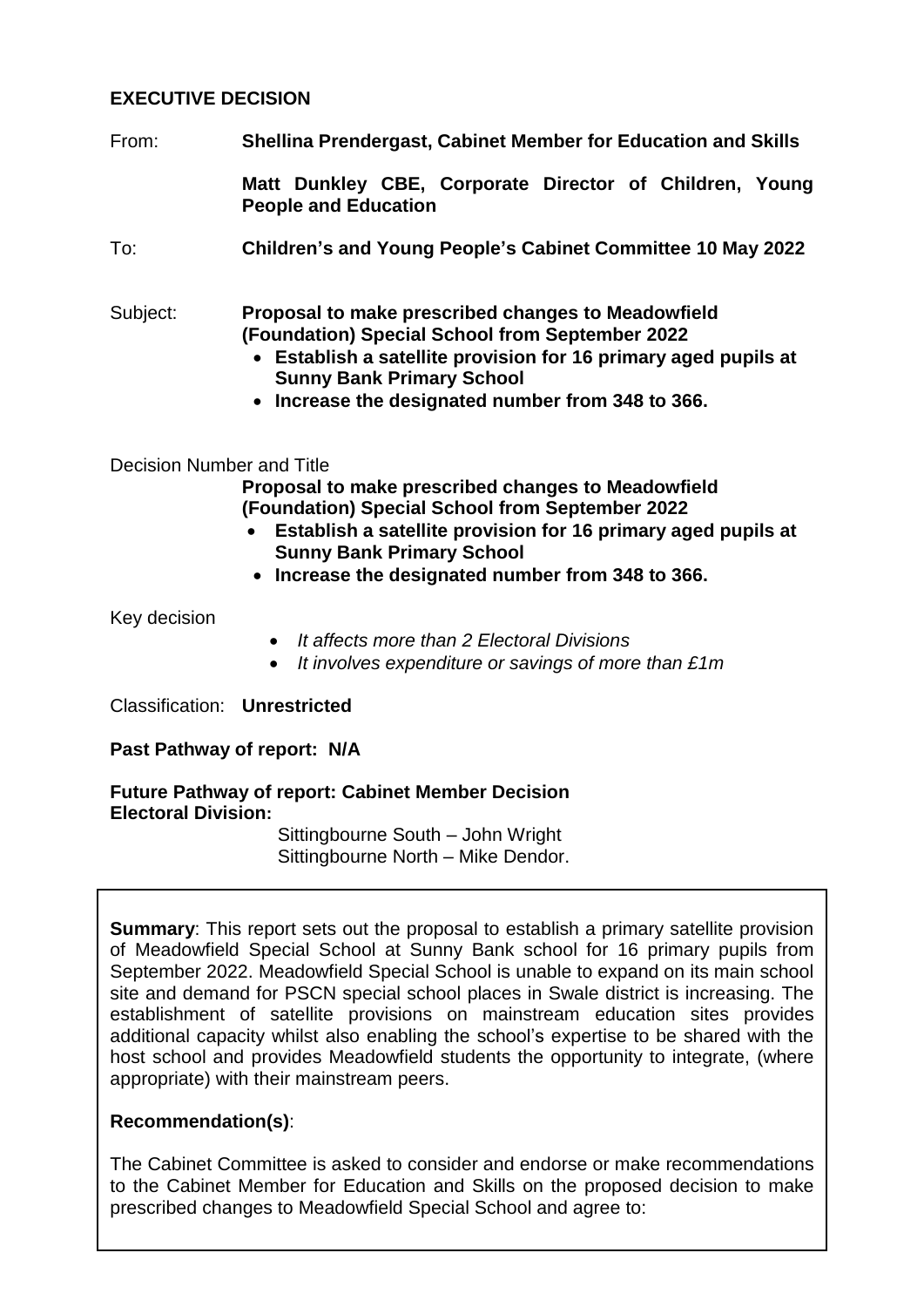Issue a public notice to:

(i) Establish a satellite provision for 16 primary aged pupils at Sunny Bank Primary School.

(iii) Increase the designated number from 348 to 366

And, subject to no objections being received to the public notice:

(i) Establish a satellite provision for 16 primary aged pupils at Sunny Bank Primary School.

(iii) Increase the designated number from 348 to 366

# **1. Introduction**

- 1.1 The Commissioning Plan for Education Provision in Kent 2022-2026 sets out KCC's commissioning intentions and identified the need for additional Special School capacity. The proposal to expand Meadowfield Special School by establishing a primary satellite provision at Sunny Bank Primary School will help to meet this need.
- 1.2 Meadowfield (Foundation) Special School is a day provision for boys and girls aged 3 to 19 with Profound, Severe and Complex Needs (PSCN) including Autism. In addition to the main building at Swanstree Avenue Sittingbourne, the school also operates a 6th form provision at Ufton Lane Sittingbourne. The new satellite at Sunny Bank Primary School will provide additional opportunities and choice for integration for Meadowfield pupils.

# **2. The Proposal**

- 2.1 This proposal will help to secure our ambition "to ensure that Kent's young people have access to the education, work and skills opportunities necessary to support Kent business to grow and be increasingly competitive in the national and international economy" as set out in 'Increasing Opportunities, Improving Outcomes: Kent County Council's Strategic Statement (2017 - 2022)'.
- 2.2 Meadowfield Special School is unable to expand any further on its main school site and demand for PSCN Special school places in Swale district is increasing. The establishment of satellite provisions on mainstream education sites provides additional capacity whilst also enabling the school's expertise to be shared with the host school and provide Meadowfield students the opportunity to integrate, (where appropriate) with their mainstream peers.
- 2.3 Meadowfield Special school cannot be expanded on their main school site and options to open a satellite on a primary school in Sittingbourne was investigated. Sunny Bank Primary School was identified as a possible site for a satellite due to its proximity to Meadowfield, the support of the academy trust for the proposal and having accommodation which could easily be reconfigured in order to open a satellite within the timescales.
- 2.4 The pupils attending the satellites would continue to have access to all the support they require and would be on the roll of Meadowfield Special School. Their Education, Health and Care Plans (EHCP) would name Meadowfield as their school. Significant benefits have been identified as the proposal will develop and strengthen partnership between the provisions and enable staff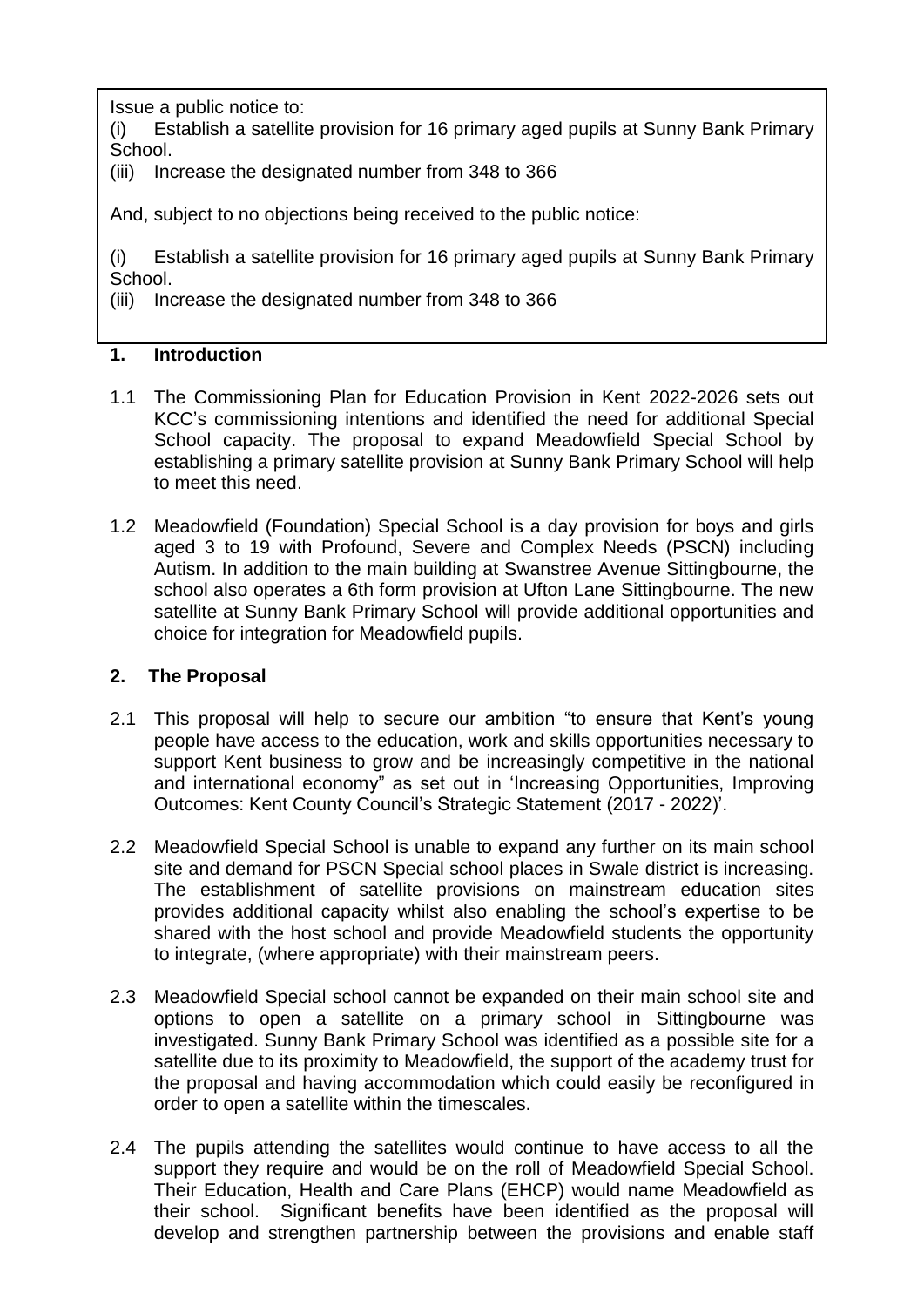skills and expertise to be developed through joint training, curriculum development and the sharing of good practice. Pupils will benefit from inclusive school

2.5 Sunny Bank Primary School has identified an area within the school that can provide its own dedicated accommodation of three classrooms and additional intervention space and external play area. The children would have a class base where they can receive some individual and small group teaching. The class would also provide a base for specialist staff who will support the children when they are included in mainstream teaching groups with children of the same age. The children will be on the school roll of Meadowfield School and the specialist teachers and teaching assistants will also be provided by Meadowfield School. A specialist assessment of the children's needs will identify that they are suitable for the mainstream school satellite. The headteachers of the schools will discuss who is most appropriate and should be admitted, if supported by parents.

### **3. Consultation**

3.1 The Education consultation was held by KCC, Meadowfield and Sunny Bank Primary School from 1 March to 29 March 2022. The consultation documents were distributed to parents/carers, school staff and governors, County Councillors, Members of Parliament, the Diocesan Authorities, the relevant Clinical Commissioning Group, local libraries, Swale District Council, and others. The consultation documents were also available on the KCC consultation website where an on-line response form could be completed. The consultation documents were also available on both school's websites. An opportunity was also provided to send in written responses via a response form to the school consultations email address.

The consultations closed on 29 March 2022 and a total 45 responses were received, 24 were supportive of the proposal with 12 against and 9 were undecided. A summary of written responses is available in Appendix 1.

- 3.2 The Headteacher and Governing body of Meadowfield and the Governing Body of Sunny Bank Primary School are all in support of the proposals.
- 3.3 The Area Education Officer for East Kent fully supports the expansion of Meadowfield through the establishment of the proposed satellite provision.
- 3.4 The Members for Sittingbourne have been consulted on the proposal during the consultation period.

### **4. Financial Implications**

- 4.1 Sunny Bank Primary School has identified an area which can be reconfigured and redecorated and will ensure the satellite has its own dedicated accommodation of 3 classrooms and additional intervention space and external play area. The capital costs for refitting and reconfiguration of classrooms at Sunny Bank Primary School and creation of an external play area will be £300K and will be funded through the KCC Basic Need Capital Budget.
- 4.2 Revenue funding will also be allocated to enable the school to resource each new learning space. At present this is at a value of £6,000 per classroom.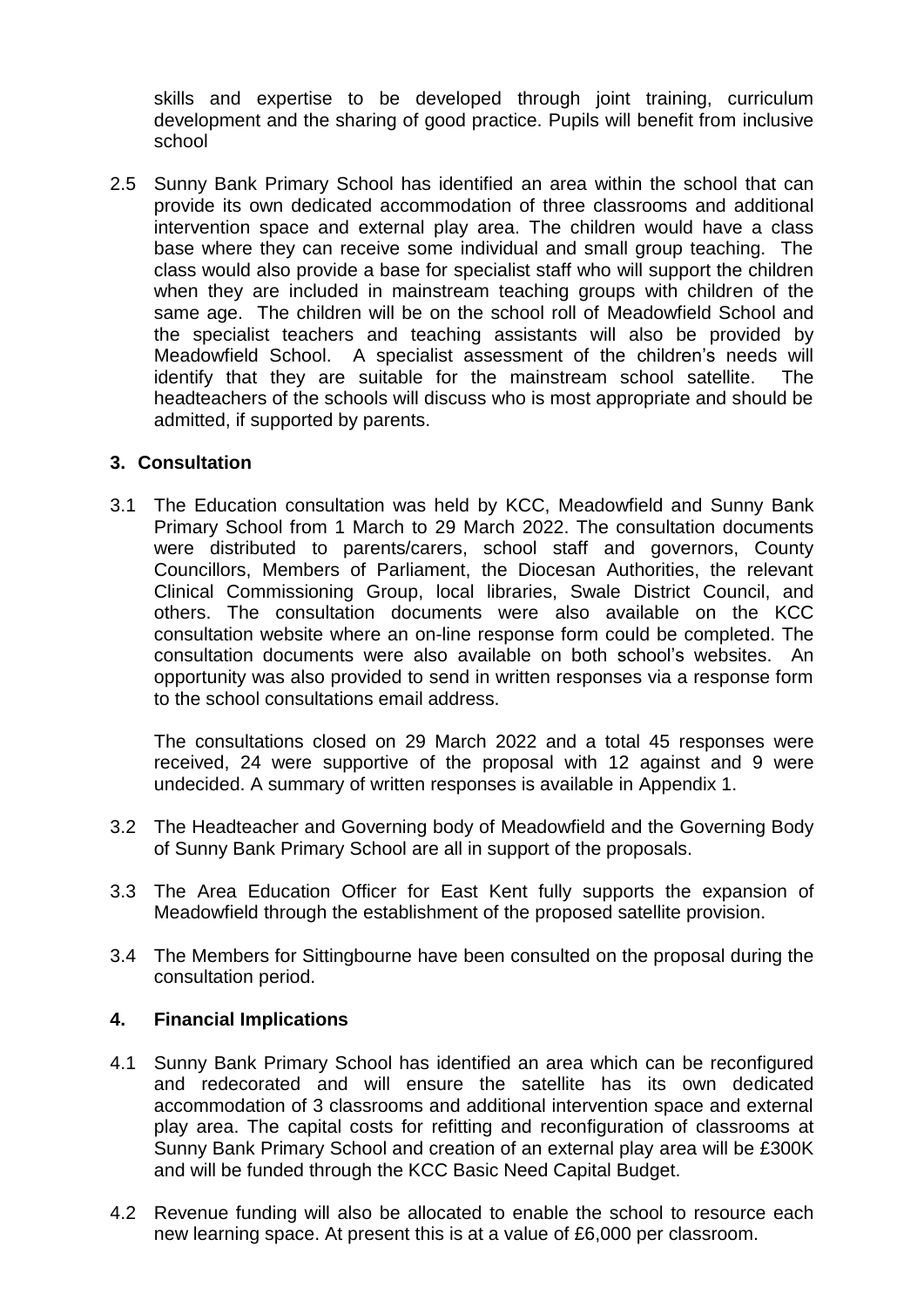# **5. Legal implications**

- 5.1 A service level agreement specifying the responsibilities of each party and any revenue costs to be covered will be put into place between Meadowfield Special School and Sunny Bank Primary School.
- 5.2 The provision of sufficient school places is a statutory duty and contributes to the Strategic Business Plan Priorities to ensure that "Children and Young People in Kent get the best start in life

# **6. Equalities implications**

- 6.1 An Equality Impact Assessment has been produced and the assessment identified the following positive impacts:
	- Ensure there are sufficient special school place available for children in Swale district.
	- Ensure that there is sufficient local provision through satellites at mainstream school sites.
	- Children with Complex needs and ASD will be able to attend satellite provision in mainstream primary and secondary schools.

No adverse impacts were identified during the assessment.

# **7. Other corporate implications**

7.1 None identified.

### **8. Governance**

8.1 The Officer Scheme of Delegation; under Appendix 2 part 4 of the Council's Constitution provides a clear and appropriate link between this decision and the actions needed to implement it. The proposed decision will authorise the Director of Infrastructure, Strategic and Corporate Services in consultation with the General Counsel and Director of Education to enter into any necessary contracts/ agreements on behalf of the County Council. It will also authorise the Director of Infrastructure, Strategic and Corporate Services to be the nominated Authority Representative within the relevant agreements and to enter into variations as envisaged under the contracts.

# **9. Conclusions**

9.1 The increasing demand for special school places in Swale district, particularly for pupils with complex learning difficulties including ASD, has led to Meadowfield taking additional children. Meadowfield is unable to expand on its main school site in Sittingbourne. To meet the increasing demand the establishment of satellite provisions on mainstream school sites creates the additional required capacity, enables the school's expertise to be shared with the host provisions and also provides Meadowfield students with the opportunity to integrate, where appropriate, with their mainstream peers.